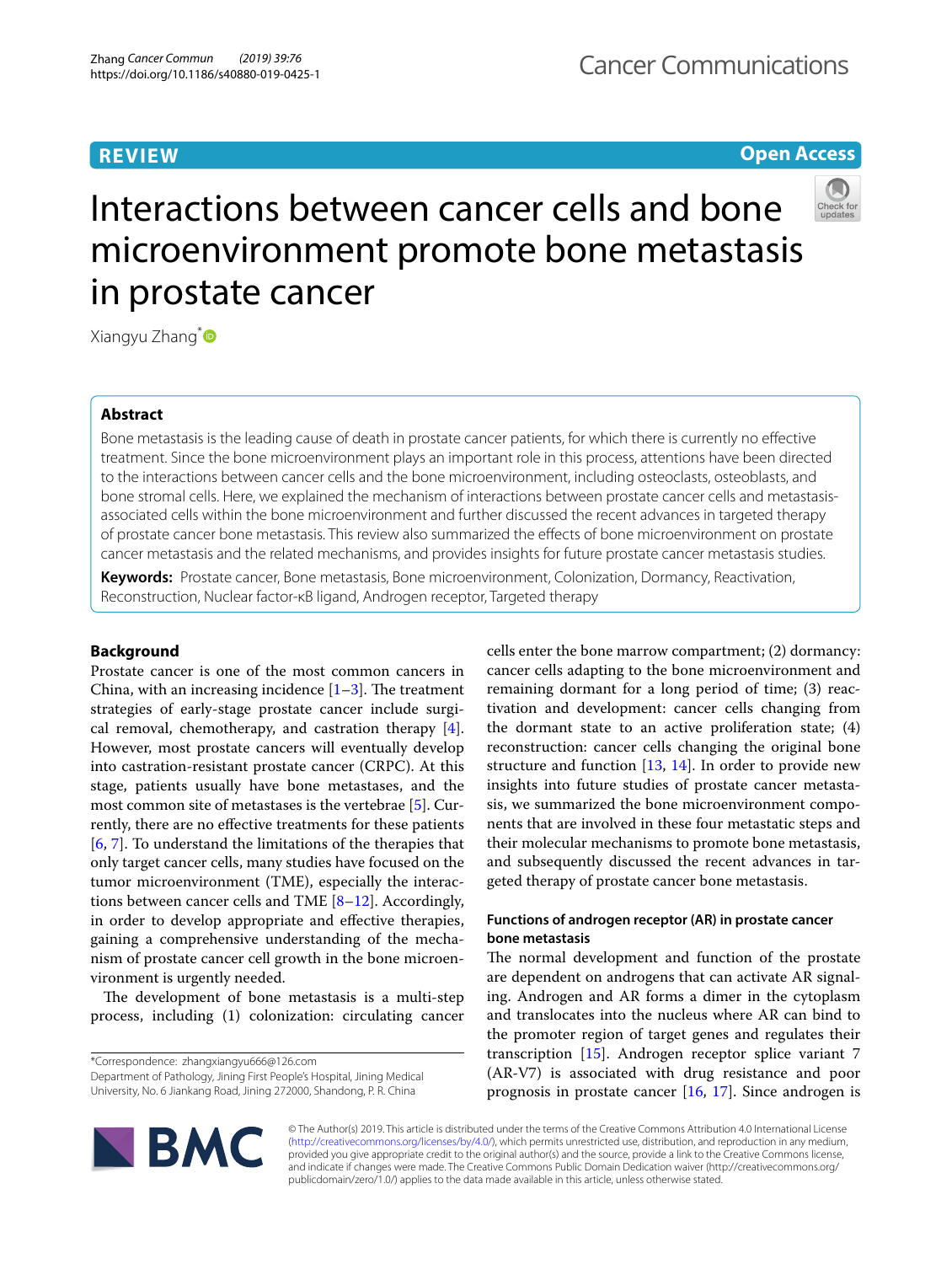important for prostate cancer development, patients with advanced prostate cancer are treated with androgen deprivation therapy (ADT), including chemical or surgical castration, which decreases the tumor size and serum prostate-specifc antigen (PSA) level [\[18\]](#page-7-13). However, most patients will become castration-resistant and relapse after a period of time following castration [\[19](#page-7-14)]. During the castration-resistant phase, AR is reactivated through several mechanisms, including AR amplifcation and mutation, as well as activation of AR through other signaling pathways [\[20\]](#page-7-15). Although AR is reactivated in certain CRPC patients, AR dependence is lost in a fraction of metastases (such as neuroendocrine prostate cancer). Bone metastasis usually occurs in castration-resistant phase, thus besides ADT, the addition of AR antagonist to treatment is needed as it can efectively inhibit bone metastasis progression [\[21](#page-7-16)]. Androgen receptor variants (AR-Vs) that lack ligand-binding domain (including AR-V1, AR-V7, and AR-V567es) are highly expressed in bone metastases of patients with CRPC who also have high cellular-myelocytomatosis viral oncogene (c-Myc) and cyclin-dependent kinase (CDK) activity; maybe due to the crosstalk between AR-V and c-Myc [[22\]](#page-7-17). It has been determined that AR plays an important role in prostate cancer bone metastasis [[21,](#page-7-16) [23\]](#page-7-18). According to the activity of AR, CRPC bone metastasis can be divided into two subgroups (high and low AR activity subgroup). These two subgroups have different immune cell profiles [[24\]](#page-7-19).

Enzalutamide is a next-generation anti-androgen drug, which acts as an AR signaling inhibitor by competing with the natural ligands of AR (testosterone and dihydrotestosterone). It efectively treats patients with metastatic CRPC, but patients acquired drug resistance after initial sensitivity to enzalutamide. AR-V7 is one of the important reasons for the development of resistance to enzalutamide [[17](#page-7-12)]. Another AR signaling inhibitor is abiraterone. It is a drug that inhibits androgen synthesis by inhibiting 17α-hydroxylase and dramatically increases the survival of patients with metastatic prostate cancer [[25\]](#page-7-20). ADT is efective for prostate cancer bone metastasis patients, and its treatment efect is more obvious when combined with docetaxel [\[26](#page-7-21)]. Strategies to inhibit AR functions may retard bone metastasis of prostate cancer.

## **Bone microenvironmental components involved in bone metastasis of prostate cancer**

Bone is composed of the cortical bone and trabecular bone, in different proportions. The cortical bone forms the outer layer of bone that surrounds the bone marrow, while the trabecular bone is light and encloses the bone marrow [[27,](#page-7-22) [28](#page-7-23)]. Bone is in a constant remodeling process mediated by two types of bone cells, namely the osteoclast and osteoblasts  $[29, 30]$  $[29, 30]$  $[29, 30]$ . The bone matrix components, such as type I collagen and mineral crystals, are very important for bone strength **[**[31](#page-7-26)**]**. Most importantly, many growth factors such as insulin-like growth factors (IGFs), bone morphogenetic proteins (BMPs), transforming growth factor-beta 1 (TGFβ1), and platelet-derived growth factors (PDGFs) are found in the bone matrix [[32–](#page-7-27)[36\]](#page-7-28). These bone cells, bone matrix components, and growth factors have all been reported to participate in the four steps of prostate cancer metastasis. The interactions between bone cells and prostate cancer cells dominate the bone metastases formation.

## *Colonization*

Bone marrow contains abundant sinusoidal vasculature, which is benefcial for circulating cancer cell migration [[37\]](#page-7-29). The bone endosteum is a layer of cells lining the internal trabecular bone and is composed of hematopoietic stem cells (HSCs), osteoblasts and osteoclasts. The osteoblast niche is the site where prostate cancer metastasis frst occurs [\[6,](#page-7-4) [38\]](#page-7-30). A previous study has shown that prostate cancer cells secrete monoamine oxidase A to infuence the balance between bone resorption by osteoclasts and bone formation by osteoblasts, and ultimately promote cancer cell progression [[8\]](#page-7-6). Other studies have shown that the HSC niche was the foothold of prostate cancer during their metastasis to bone, and thus plays an important role in bone metastases [\[39](#page-7-31)]. Another important component of bone marrow is mesenchymal stem cells (MSCs), which were found to increase the prostate cancer cell metastatic ability through suppression of AR signaling and also to afect prostate cancer cells homing to the bone marrow  $[40]$  $[40]$  $[40]$ . Therefore, colonization is the premise and basis for prostate cancer bone metastasis, which is very important.

#### *Dormancy*

When prostate cancer cells disseminate into the bone marrow, the bone marrow stromal cells regulate prostate cancer cells dormancy by secreting TGF-β2, MSCderived exosomes, and thrombospondin 1 (TSP1) [\[41](#page-7-33)]. Exosomes are small membrane-enclosed vesicles that carry proteins, mRNAs, microRNAs, non-coding RNAs, and DNAs. Exosomes released from prostate cancer cells are taken up by bone marrow stromal cells, and then changed their gene profling and cell signaling to promote cancer cell metastasis [[42\]](#page-7-34). It has been reported that bone morphogenetic protein 7 (BMP7) promotes metastatic cancer cell dormancy by activating p38 mitogen-activated protein kinase and increasing p21 expression [\[43](#page-7-35)]. The Wnt/ $\beta$ -catenin signaling is thought to be involved in the regulation of cancer cell dormancy. Wnt5a is an important member of the Wnt/β-catenin signaling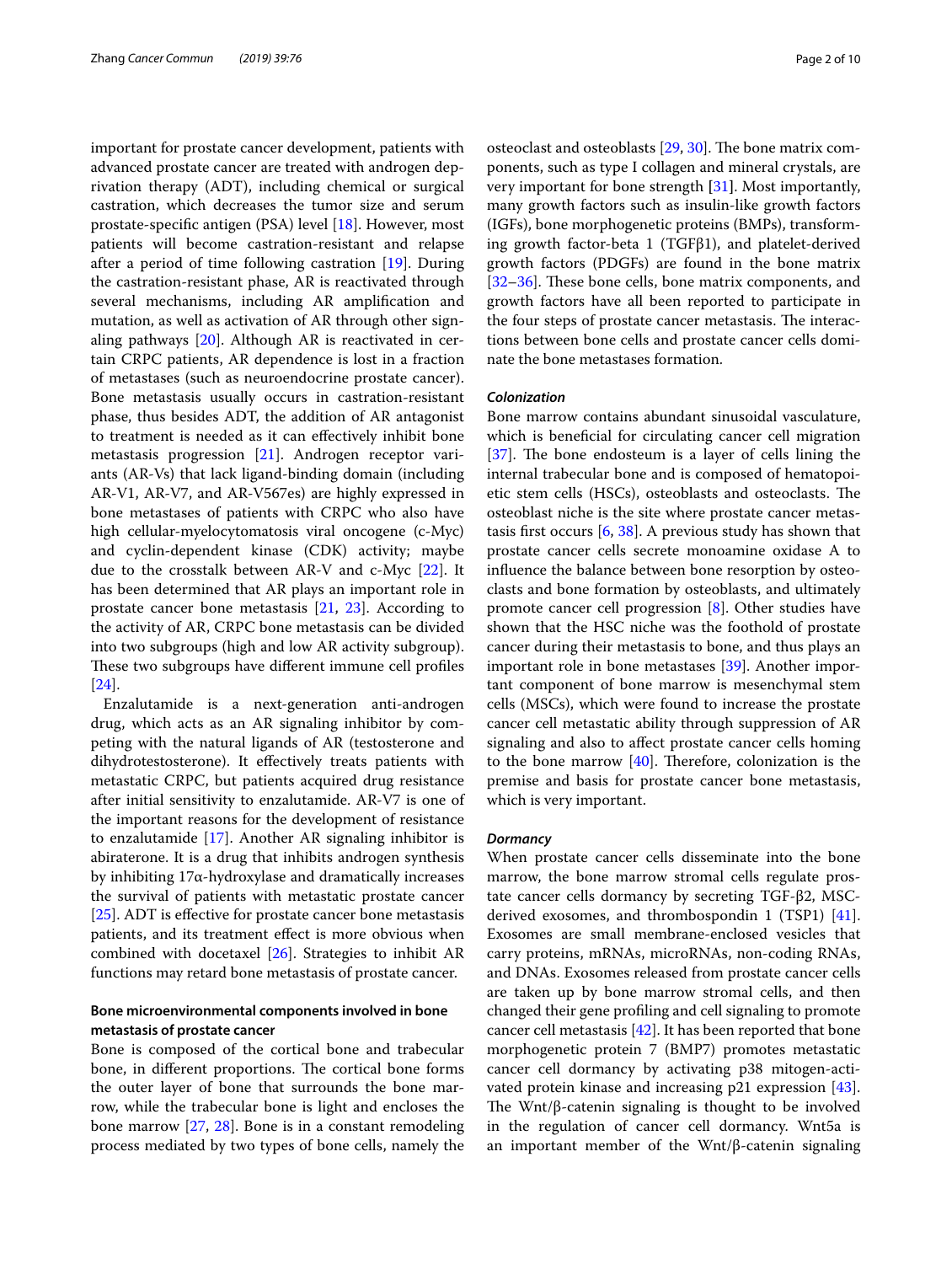pathway, which has been reported to be involved in the inducing prostate cancer cell dormancy [\[44](#page-7-36), [45\]](#page-7-37). TGF-β2 was found to induce dormancy of disseminated prostate cancer cells through upregulation of p27 and growth arrest-specifc 6 (GAS6), and then re-enter the cell cycle [[46\]](#page-7-38). Dormant disseminated prostate cancer cells are one important reason of cancer relapse and bone metastasis formation.

## *Reactivation and development*

The dormant prostate cancer cells in the bone marrow are reactivated by sympathetic signalings, such as norepinephrine (NE), thereby the cancer cells transit into a proliferation state [[47](#page-7-39)]. It has also been reported that prostate cancer cells can escape dormancy through cellular adhesion molecule [[48\]](#page-7-40). Hypoxia, angiogenesis and bone resorption in the cancer-associated bone microenvironment have also been implicated in the reactivation of dormant cancer cells [\[49](#page-8-0)]. Since G0/G1 cell cycle arrest is one of the reasons for cellular dormancy, it was presumed that drugs or cytokines could promote cancer cell exit from the G0 phase, to enter the G2/M phase, which could induce reactivation of disseminated cancer cells and cancer development [\[50,](#page-8-1) [51](#page-8-2)].

#### *Reconstruction*

The balance between bone resorption by osteoclasts and bone formation by osteoblasts is afected by various pathological factors. When prostate cancer bone metastasis occurs, this balance is changed. The major change in bone environment is the appearance of osteogenesis, which increases new bone formation. In fact, the balance between the activity of osteoblast and osteoclast determines the phenotype and formation of metastatic lesions [[52\]](#page-8-3).

Osteoclast is a type of bone cell which is derived from the monocyte-macrophage hematopoietic lineage [\[29](#page-7-24), [53\]](#page-8-4). Various signaling pathways play an important role in osteoclastogenesis, including pathways involving the colony-stimulating factor 1 (CSF1) and receptor activator of nuclear factor-κB ligand (RANKL) [\[29](#page-7-24)]. Osteoclast exerts a bone resorptive efect, involving the binding of non-osteoprotegerin (OPG)-bound, membrane-associated or soluble RANKL to RANK on osteoclasts and/or their precursors. RANKL and CSF1 are mainly secreted by bone stromal cells, including osteoblasts. They can induce bone resorption after binding to RANK on mature osteoclasts [[54\]](#page-8-5). Moreover, osteoclastogenesis is regulated by the balance between RANKL and its decoy receptor, OPG. Knocking-down OPG in mice has shown to decrease the bone mineral density (BMD), whereas its overexpression was found to lead to an increase in BMD [[54,](#page-8-5) [55](#page-8-6)].

Osteogenesis is the main function of osteoblasts. Osteoblasts are derived from MSCs and localize in the bone marrow stroma. The Wnt and the runt-related transcription factor 2 (RUNX2) pathways are very important regulatory pathways involved in osteoblast maturation and directional diferentiation [\[30\]](#page-7-25). Non-collagenous proteins, such as bone gamma-carboxyglutamate protein (BGLAP; also known as osteocalcin) and secreted phosphoprotein 1 (SPP1; also known as osteopontin), and collagenous proteins, such as collagen type I, are expressed by the osteoblasts. These bone matrix proteins form the organic matrix which is then mineralized by the osteoblasts. Osteoblasts may produce some cytokines that favor the growth of prostate cancer cells. Previous studies have found that numerous osteoblasts surround the prostate cancer cells in prostate cancer bone metastases [[56,](#page-8-7) [57\]](#page-8-8). Prostate cancer cells secrete BMP1, IGF, PDGF, vascular endothelial growth factor (VEGF), endothelin 1 (EDN1), plasminogen activator urokinase (PLAU) and kallikrein-related peptidase 3 (KLK3; also known as PSA), which regulate osteoblast proliferation or diferentiation [[56](#page-8-7), [58](#page-8-9)]. Additionally, these factors can increase new bone matrix deposition  $[59, 60]$  $[59, 60]$  $[59, 60]$  $[59, 60]$ . The newly formed tumor bone is woven bone with collagen fbers arranged in an irregular random structure. Moreover, the stromal cells and bone cells of the woven bone produce some factors that promote prostate cancer cell growth. Therefore, prostate cancer metastases tend to form osteoblastic lesion whereas breast cancer bone metastases are often osteolytic [[56\]](#page-8-7). This is because metastatic breast cancer cells can produce local factors to stimulate osteoclasts and induce bone resorption when they invade the bone tissue [\[61](#page-8-12)]. Disseminated prostate cancer cells accelerate original bone damage and induce tumor woven bone formation at the end stage of metastasis.

### **Mechanisms of bone metastasis in prostate cancer**

There are two types of cancer bone metastases, one has a sclerotic phenotype, such as bone metastases of prostate cancer, and the other has an osteolytic phenotype, such as bone metastases of breast, lung, and renal cancers [[52\]](#page-8-3). However, bone formation in prostate cancer is abnormal, as pathological fractures often occurred in prostate cancer patients.

Several factors contribute to the preference of prostate cancer cells for the bone microenvironment. The growth factors in the bone microenvironment stimulate cancer cell growth, and the cancer cells induce bone resorption and release more growth factors from the bone matrix, such as TGFβ1, which in turn induce osteoblast activity  $[62]$  $[62]$ . TGFβ1 could activate SMAD2 and SMAD3 in cancer cell which form complexes with transcriptional coactivators or cosuppressors to regulate gene expression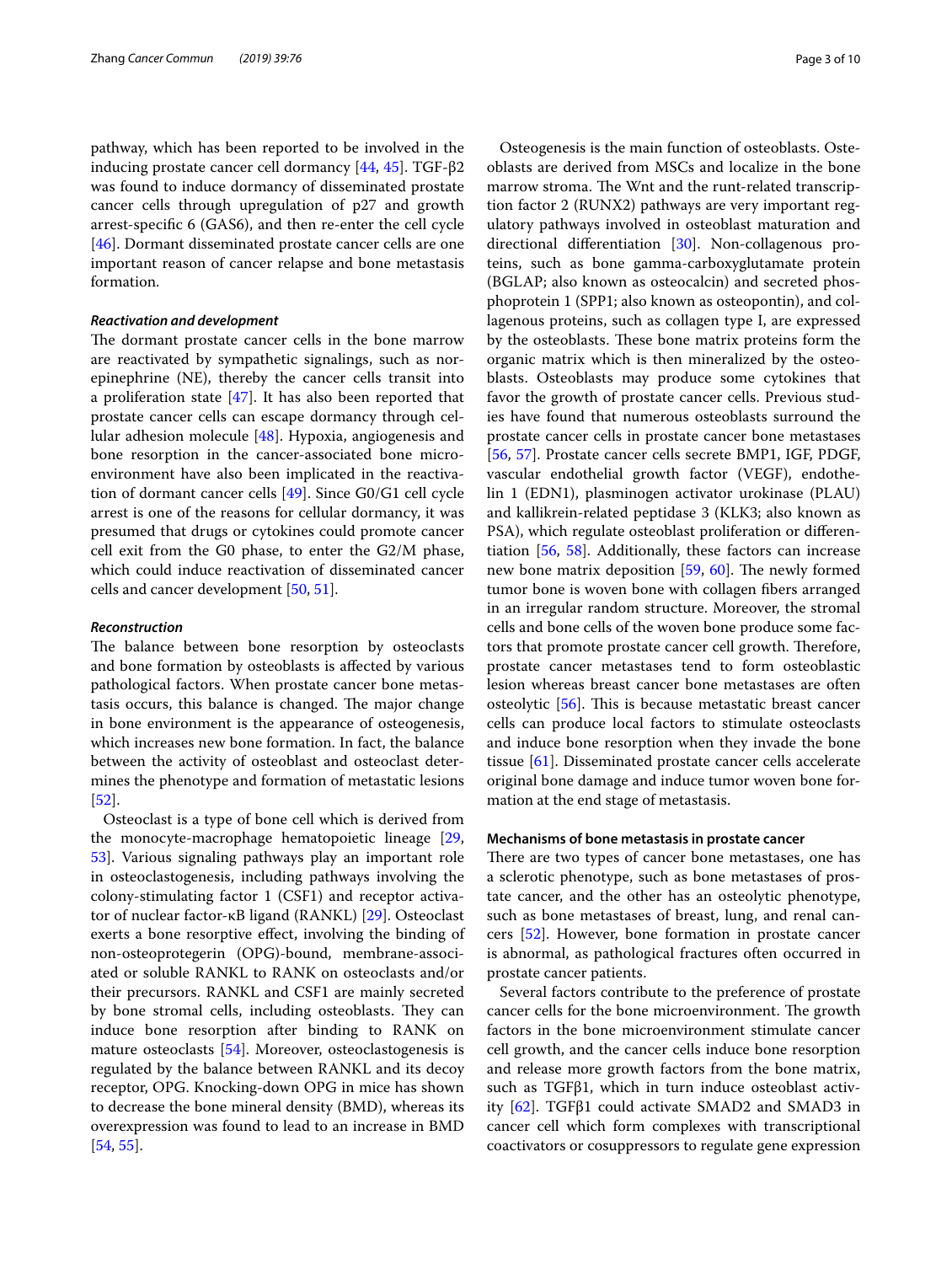[[63\]](#page-8-14). This is a vicious cycle model between cancer cell and bone, but the osteoclasts remodel the bone niche to reactivate the dormant tumor cells, this is the premise of this vicious cycle [\[64](#page-8-15)].

Since osteoblasts express AR, and the expression of AR increases during osteoblast maturation into osteocyte, it is possible that androgen may also be involved in bone metastasis [\[65](#page-8-16)]. Moreover, some studies have shown that AR signaling can downregulate RANKL and inhibit osteoclastogenesis [[66\]](#page-8-17). In men, low androgen levels result in bone loss and low BMD. Accordingly, patients with ADT usually have low androgen, and this may also accelerate bone metastasis [[52\]](#page-8-3). Here, we summarized the molecular mechanisms of the four steps of prostate cancer bone metastasis.

## *Colonization*

Previous studies have found that chemotaxis plays an important role in mediating the localization of cancer cells in bone niches. For instance, the interaction between C-X-C motif chemokine ligand 12 (CXCL12; also known as stromal-cell-derived factor 1 [SDF1]) and C-X-C motif chemokine receptor 4 (CXCR4) is the most thoroughly studied. Prostate cancer cells express CXCR4, while bone marrow stromal cells produce CXCL12, and prostate cancer cells migrate to the bone marrow partially via interaction with CXCR4  $[67, 68]$  $[67, 68]$  $[67, 68]$  $[67, 68]$  $[67, 68]$ . The interaction of prostate cancer cell and bone marrow stromal cells has become a potential therapeutic target. Therefore, treat prostate cancer cells with AMD3100, a CXCR4 antagonist, may efectively inhibit prostate cancer cell metastasis to bone [[69](#page-8-20)]. Moreover, block the interaction may be benefcial for chemotherapy, some study showed that inhibition of the interaction between cancer cells and bone stromal cells was found to increase the sensitivity of cancer cells to chemotherapy [\[70](#page-8-21)]. Tumor cells express integrin  $\alpha_{\nu}\beta_3$  and integrin  $\alpha_{\nu}\beta_5$  which can specifcally interact with osteopontin and integrin-binding sialoprotein (IBSP), respectively, leading to cancer cell colonization in the bone marrow [[13,](#page-7-8) [71](#page-8-22)]. In addition, the interaction between cadherin 1 (CDH1) and cadherin 2 (CDH2) may also have some benefcial efect for cancer cell colonization [\[72](#page-8-23), [73](#page-8-24)]. Various molecular interactions between prostate cancer cell and bone stromal cells may become the therapeutic targets for bone metastasis in future.

## *Dormancy*

Dormant cancer cell is one important reason of cancer recurrence, despite the organ confned cancer was seemingly cured. Prostate cancer cells express annexin A2 receptor (ANXA2R), which binds to annexin A2 (ANX2A) that is expressed by bone cells. Additionally, GAS6/AXL axis also plays important roles in inducing cancer cells being dormant in the bone microenvironment, as prostate cancer cells express growth arrest specifc-6 (GAS6) and bone express its receptor AXL (from the Greek word anexelekto or uncontrolled), their interaction leads to tumor cell dormancy  $[74]$ . The dormant state of disseminated prostate cancer cell in the bone microenvironment should be paid high attention, maybe strategies aimed at eliminating the dormant cancer cell are promising.

## *Reactivation and development*

Tumor cells migrate to bone niches and become dormant in the niches for a long time until they are reactivated. Reactivation of dormant cancer cells is crucial for the whole metastatic process. Removal of the inhibitory signals plays an important role in activating the dormant cancer cells. It has been reported that vascular cell adhesion molecule 1 (VCAM1) can activate the indolent micrometastasis via the recruitment of osteoclast progenitors [[75\]](#page-8-26). Drugs that inhibit osteoclast-mediated resorption can reduce tumor burden in bone metastasis, suggesting the key roles of osteoclast rather osteoblast in reactivating dormant tumor cells [\[14](#page-7-9), [76](#page-8-27)].

#### *Reconstruction*

The RANKL/RANK/OPG pathway plays an important role in inducing the proliferation, diferentiation, activation, and apoptosis of osteoclasts [[54](#page-8-5)]. Human RANKL is a transmembrane protein containing a small N-terminal intracellular domain and C-terminal extracellular domain which is the characteristic feature of the TNF family. There are two forms of RANKL, one is membrane-bound, and the other form is soluble. Cleavage of the extracellular stalk region of membrane-bound RANKL by matrix metalloproteinase 14 (MMP14) and a-disintegrin-and-metalloprotease 10 (ADAM10) is the primary method for generating soluble RANKL. Alternative splicing of the RANKL transcript also contributes to the generation of soluble RANKL [\[77](#page-8-28), [78](#page-8-29)]. Both forms of RANKL are bioactive and can activate osteoclasts via binding to their receptor RANK [[79\]](#page-8-30). The binding of RANKL and RANK triggers the recruitment of tumor necrosis factor receptor-associated factor (TRAF) and activates the downstream signaling molecules in osteoclasts. The knockout of *TRAF6* in mice leads to severe functional impairment in osteoclasts, and causes osteoporosis  $[80]$  $[80]$ . The stromal cells in the bone microenvironment can secrete interleukin 6 (IL6) and RANKL, both of which can interact with osteoclasts and induce their activation and maturation  $[81]$  $[81]$  $[81]$ . RANKL signal can also activate the transcriptional factors of activator protein 1 (AP1) and nuclear factor  $\kappa$ B (NF- $\kappa$ B) in osteoclasts [\[82](#page-8-33)].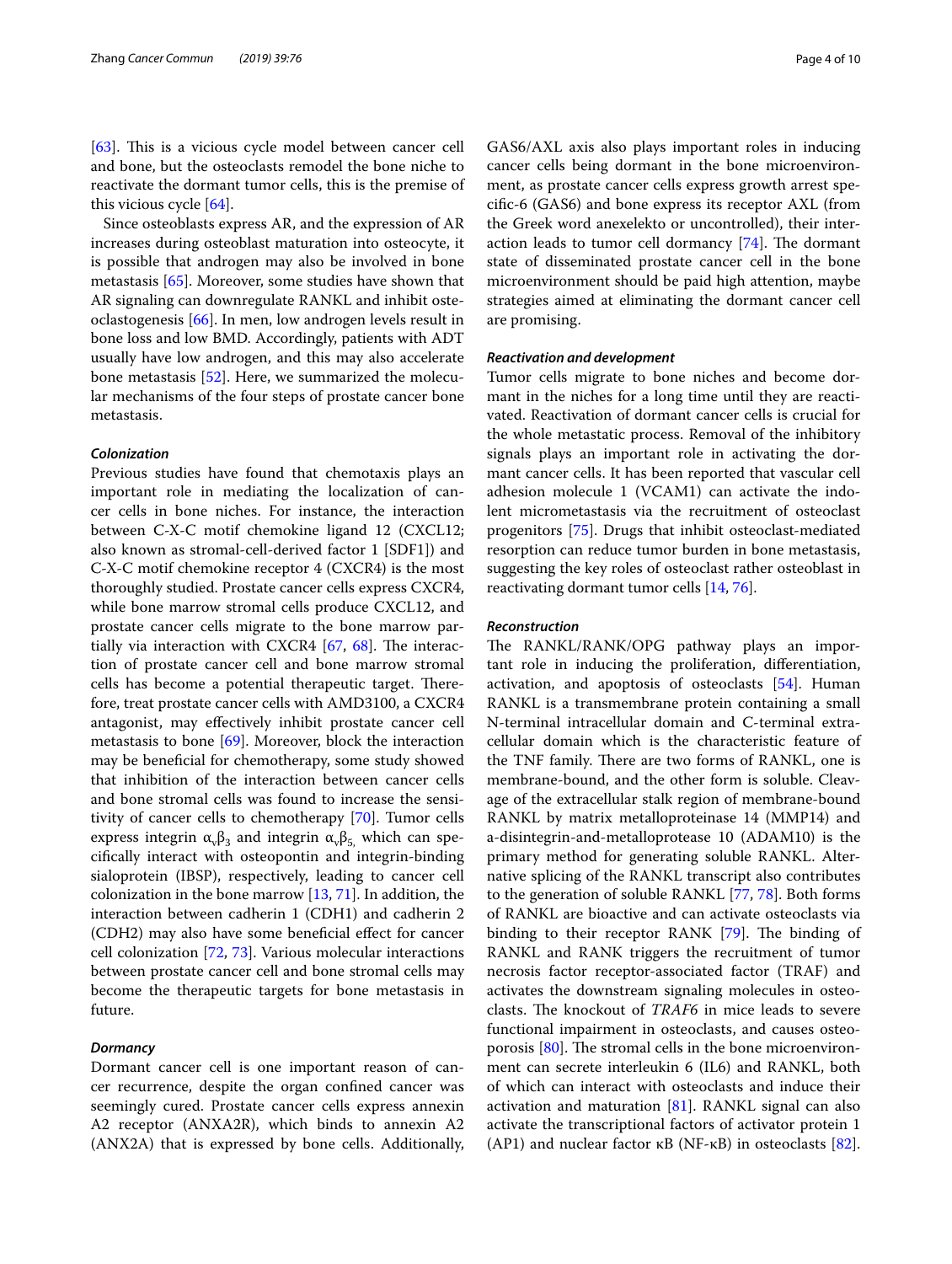Activation of RANK via RANKL enhances the activity of AKT serine/threonine kinase 1 (AKT1; also known as protein kinase B [PKB]) and mitogen-activated protein kinase 3 and 1 (MAPK3/MAPK1; also known as ERK1/ ERK2) [[83\]](#page-8-34). However, OPG can bind to soluble RANKL and counteract these efects in osteoclasts [\[84\]](#page-8-35). Collectively, the RANKL/RANK/OPG pathway contributes to prostate cancer bone metastasis through the activation of osteoclasts.

Endothelins (EDNs) are 21-amino acid peptides produced by endothelial and vascular muscle cells. EDN1, one of the three endothelin isoforms, is activated after proteolytic cleavage of its inactive precursor. Activated EDN1 binds to cells via its two receptors, endothelin A receptor (EDNAR) and endothelin B receptor (EDNBR), and triggers intracellular signaling. As for prostate cancer bone metastasis, EDN1 secreted by cancer cells can bind to EDNAR expressed on osteoblasts, leading to osteoblast proliferation and thereby an increase in bone density [[85](#page-8-36)]. Accordingly, EDN1 seems to be a potential therapeutic target of metastatic prostate cancer, and blocking the EDN1-EDNAR signaling pathway could potentially inhibit the progression of bone metastasis. Some clinical trials have demonstrated that EDNAR inhibitors have shown success in treating bone metastasis [[86,](#page-8-37) [87](#page-8-38)].

During bone metastasis, the bone resorption process needs a key enzyme to degrade the bone matrix. Cathepsin K, a lysosomal cysteine proteinase, plays an important role in this resorption process. Osteoclasts and osteoclast-like cells express abundant of cathepsin K which is involved in bone remodeling and resorption. In addition, it is well established that cathepsin K is responsible for collagen I degradation in prostate cancer bone metastasis which is necessary for tumor expansion within the bone [[88,](#page-8-39) [89](#page-8-40)]. Given the important role of cathepsin K in bone resorption, it has become an attractive target in treating bone metastasis  $[90]$  $[90]$  $[90]$ . Inhibitor of cathepsin K may efectively inhibit prostate cancer metastasis and osteoclast-mediated bone resorption  $[91, 92]$  $[91, 92]$  $[91, 92]$ . The late stage of metastatic prostate cancer is featured with bone reconstruction, and bone pain and pathological fracture often occur, palliative treatment often implemented. Maybe treatment methods to damage the bone reconstruction process will be benefcial to patients.

## **Strategies used to target bone microenvironment for therapy of prostate cancer bone metastasis** *Bisphosphonates*

Both ADT and bone metastases can lead to bone pain, spinal cord compression, and pathological fractures [[93](#page-8-44), [94](#page-8-45)]. In order to inhibit cancer cell outgrowth in the metastatic site, some strategies have been developed to target the bone microenvironment such as bisphosphonates that can bind to bone surfaces and induce osteoclasts apoptosis during bone resorption [[95\]](#page-8-46). Currently, alendronate (Fosamax) [[95\]](#page-8-46), zoledronate (Zometa) [[96](#page-8-47)], and clodronate (Bonefos) [[97](#page-9-0)] are used in the clinic. Additionally, drugs such as zoledronic acid were found to efectively reduce bone pain and pathological fracture in prostate cancer patients with bone metastasis and could increase the overall quality of life of these patients [[98\]](#page-9-1). However, despite patients being treated with bisphosphonate, a large proportion of patients still have skeletal-related events (SREs) and these agents are associated with several safety and tolerability concerns [[95](#page-8-46)]. Nephrotoxicity is a side efect of bisphosphonates. Thus, renal monitoring is necessary in these patients treated bisphosphonates. Another potential bonetargeting drug, namely OsteoDex is a macromolecular polybisphosphonate which can efectively inhibit osteoclasts and has anti-tumor ability. This drug does not have serious adverse efects compared with alendronate [[99](#page-9-2)]. Bisphosphonates is very clinically effective to alleviate the patient's bone pain and improve their life quality.

#### *Monoclonal antibody*

Denosumab is an IgG2 monoclonal antibody that targeting RANKL. It can efectively inhibit osteoclastogenesis in bone metastasis and delay the onset of SREs [\[100](#page-9-3)]. Denosumab has a high affinity for human RANKL and a long half-life. It was developed for treating SREs induced by bone metastasis and multiple myeloma [[101\]](#page-9-4). Denosumab can only bind to human RANKL, both soluble and membrane-bound primate RANKL, but fails to recognize rodent RANKL. Additionally, it cannot bind to other TNF family members, such as RANK, CD40 ligand (CD40LG), and TNF, but can bind to the DE loop region of human RANKL (this region can interact with RANK on osteoclasts) [[102\]](#page-9-5). Some clinical studies have shown that denosumab was superior to zoledronic acid in treating bone metastasis [\[103,](#page-9-6) [104\]](#page-9-7). Denosumab was found to reduce osteoclast activity and inhibit bone turnover, therefore, the bone mass and density increased signifcantly in bone metastasis patients treated with denosumab [\[105](#page-9-8)]. Recently, studies have shown that denosumab prolonged prostate cancer patients' bone-metastasis-free survival and delayed the onset of the initial bone metastasis [\[103](#page-9-6)]. Unlike zoledronic acid, denosumab has almost no side efects, thus patients do not require renal monitoring or dose adjustments [\[106\]](#page-9-9). However, denosumab associated severe hypocalcemia is one clinical problem that needs to be paid attention. More work should be done to decrease the side efect of denosumab.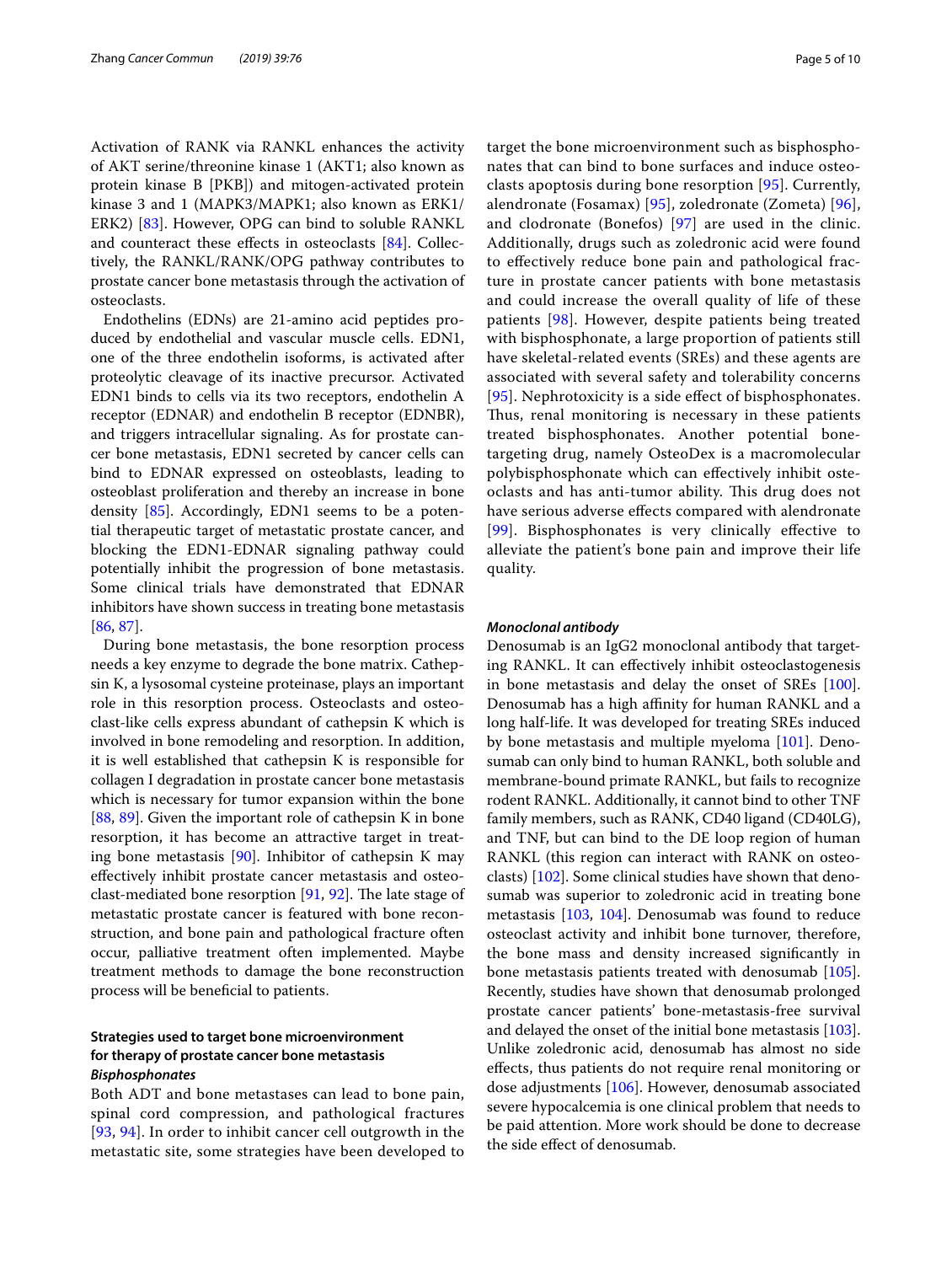#### *Bone‑targeted nanomedicines*

A reported study used a copolymer of polyethylene glycol (PEG) to encapsulate the chemotherapeutic agent doxorubicin to prepare nanoparticles for skeletal metastases treatment. In this study, the nanoparticles were also modifed with alendronate for targeting bone [\[107](#page-9-10)]. Indeed, in vitro and in vivo studies have shown that this drug delivery system has a good bone-targeting ability and treatment efect [\[108\]](#page-9-11). Another study using polylactic-co-glycolic acid (PLGA) nanoparticle, anchored with zoledronate as a carrier loaded with docetaxel, has shown good bone-targeting ability. The zoledronate tagged nanoparticles had enhanced bone retention, and can efectively kill cancer cells [\[109](#page-9-12)].

Another promising target for treating prostate cancer bone metastasis is folate hydrolase 1 (FOLH1; also known as prostate-specifc membrane antigen [PMSA]). FOLH1 is expressed by prostate cancer cells. RNA aptamer A9 can specifcally bind to FOLH1. Accordingly, some studies using RNA aptamer A9-modifed micelles to treat bone metastasis have achieved good therapeutic results, and this drug delivery system also had well targeting effect [[110\]](#page-9-13). In another study, calcium phosphate nanoparticles modifed with alendronate-conjugated PEG for bone metastasis treatment was used and demonstrated that this drug delivery approach had good biocompatibility, biodegradability, and bone-targeting ability [\[111](#page-9-14)]. Radiopharmaceuticals are also promising agents for the treatment of bone metastasis due to their bone-seeking property which makes them suitable for treating the bone lesions [\[112\]](#page-9-15). Additionally, radium-223-chloride has been shown to be benefcial for the overall survival of the prostate cancer patients with bone metastasis [[113](#page-9-16)]. Other radiopharmaceuticals, such as rhenium-188-HEDP and 177Lu-EDTMP, were efective in relieving the bone pain for prostate cancer patients with bone metastasis [\[114](#page-9-17)].

<span id="page-5-0"></span>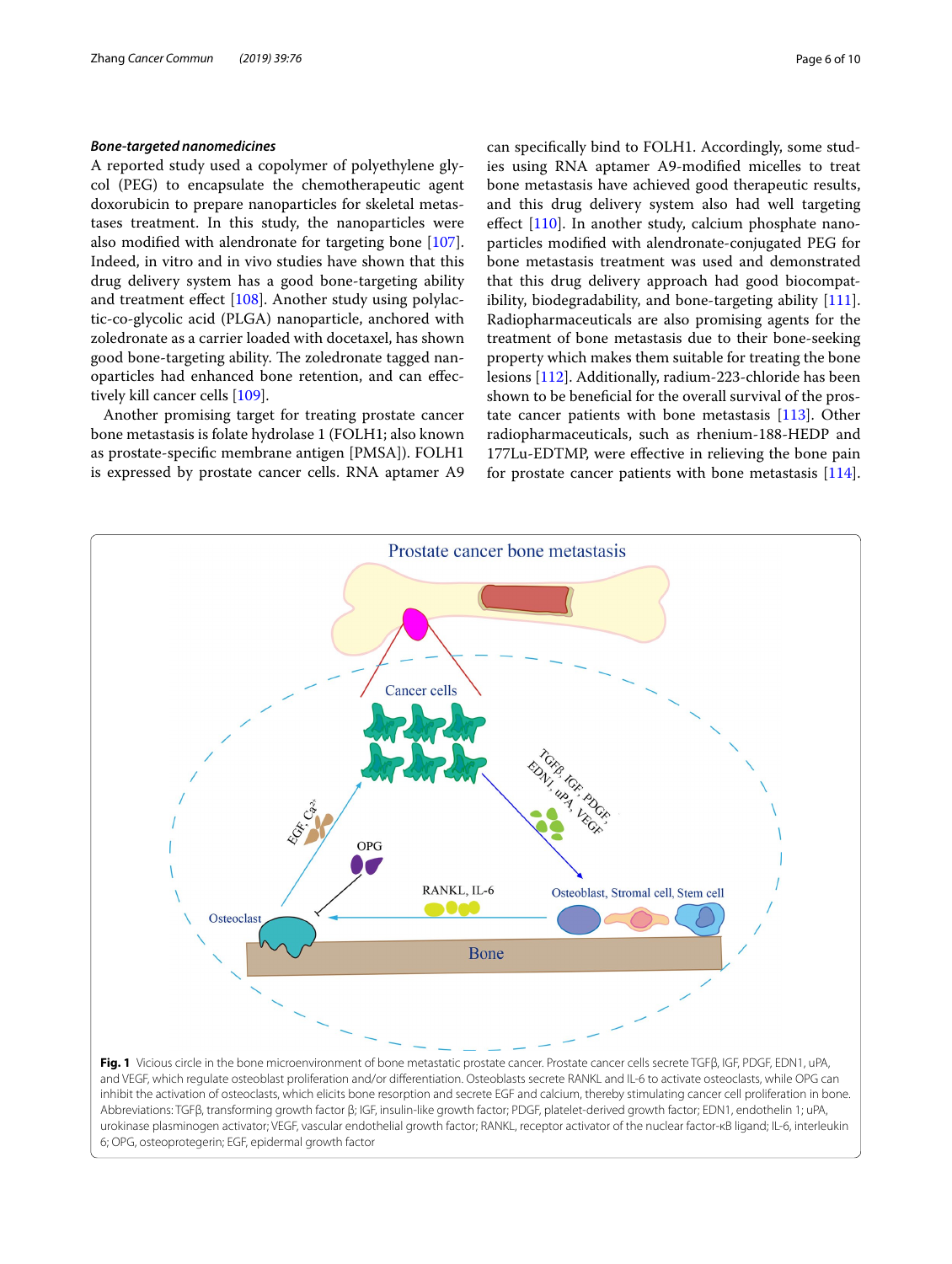Currently, more and more novel radiopharmaceutical agents are being developed for prostate cancer bone metastasis. In general, bone targeted nanoparticles can delivery more than one type drug at one time, can specially come to the metastatic foci, which can also evade drug resistance. They are a very promising method to treat metastatic prostate cancer.

## **Remaining questions**

Metastatic prostate cancer is the leading cause of death among prostate cancer patients and a burden on the public health system  $[115]$  $[115]$ . The interaction of metastatic cancer cells and bone microenvironmental cells is very complex. Therefore, current therapy does not seem to be efective enough to treat prostate cancer bone metastasis. A deeper understanding of the bone microenvironment, especially the in-depth understanding of the vicious cycle pathway involved in the bone microenvironment, insight into the bone microenvironment (Fig.  $1$ ), has provided some insights into this issue. Moreover, reactivation of dormant cancer cells in bone metastasis is the main reason of cancer recurrence but the molecular mechanisms that regulate cancer cell dormancy remain poorly characterized. The mechanism underlying cancer cell reactivation is also very important for cancer cell growth in the bone which needs to be more clearly elucidated. A better understanding of these mechanisms will lead to the design of better targeted therapy for bone metastatic prostate cancer, of which Denosumab is a successful example. However, drug resistance is also an intractable problem during the treatment of bone metastatic prostate cancer. Adaptive treatments based on mathematical modeling for prostate cancer treatment have achieved encouraging outcomes in clinical trials [\[116](#page-9-19), [117](#page-9-20)]. It is possible that mathematical modeling could be used for elucidating the interaction of cancer cells and bone cells in the future.

#### **Future directions**

Novel targeted therapies aimed at the key mechanism of prostate cancer bone metastasis should be developed, and the combination therapy using diferent treatment modalities is a promising strategy. Therapies that target the dormant cancer cell in the bone will be benefcial for cancer metastasis treatment.

## **Conclusions**

Prostate cancer is prone to lead to bone metastasis which mainly involves four steps, namely cancer cell colonization, dormancy, reactivation and development, and bone reconstruction. The interactions between cancer cells

and bone cells play important roles during these complex processes. Accordingly, in this review, the bone microenvironment components, mechanisms of bone metastasis, as well as targeted therapies for prostate cancer bone metastasis were discussed. A deeper understanding of the reactivation mechanism of dormant prostate cancer cells would be very helpful for the development of bone metastasis treatments. Targeted therapies based on the bone metastasis mechanism may be developed in the future to prevent bone metastasis in cancer.

#### **Abbreviations**

CRPC: castration-resistant prostate cancer; TME: tumor microenvironment; AR: androgen receptor; AR-V7: androgen receptor splice variant 7; ADT: androgen deprivation therapy; PSA: prostate-specifc antigen; AR-V: androgen receptor variant; c-Myc: cellular-myelocytomatosis viral oncogene; CDK: cyclin-dependent kinase; IGF: insulin-like growth factor; BMP: bone morphogenetic protein; TGFβ1: transforming growth factor-beta 1; PDGF: platelet-derived growth factor; HSC: hematopoietic stem cell; MSC: mesenchymal stem cell; TSP1: thrombospondin 1; BMP7: bone morphogenetic protein 7; GAS6: growth arrest-specifc 6; NE: norepinephrine; CSF1: colony-stimulating factor 1; RANKL: receptor activator of nuclear factor-κB ligand; OPG: osteoprotegerin; RANK: receptor activator of nuclear factor-κB; BMD: bone mineral density; RUNX2: runt-related transcription factor 2; BGLAP: bone gamma-carboxyglutamate protein; SPP1: secreted phosphoprotein 1; VEGF: vascular endothelial growth factor; EDN1: endothelin 1; PLAU: plasminogen activator urokinase; KLK3: kallikrein-related peptidase 3; CXCL12: C-X-C motif chemokine ligand 12; CXCR4: C-X-C motif chemokine receptor 4; IBSP: integrin binding sialoprotein; SDF1: stromal-cell-derived factor 1; CDH1: cadherin 1; CDH2: cadherin 2; ANXA2R: annexin A2 receptor; ANX2A: annexin A2; GAS6 : growth arrest- specifc 6; AXL : anexelekto; VCAM1: v ascular cell adhesion molecule 1; MMP14: matrix metalloproteinase 14; ADAM10: a-disintegrin-and-metalloprotease 10; TRAF: tumor necrosis factor receptor-associated factor; IL6: interleukin 6; AP1: activator protein 1; NF-κB: nuclear factor κB; PKB: protein ki nase B; AKT1: AKT serine/threonine kinase 1; MAPK: mitogen-activated protein kinase; EDN: endothelin; EDNAR: endothelin A receptor; EDNBR: endothelin B receptor; SRE: skeletal-relat ed event; CD40LG: CD40 ligand; PEG: polyethylene glycol; PLGA: polylactic-co-glycolic acid; FOLH1: folate hydrolase 1; PMSA: prostate-specifc membrane antigen.

#### **Authors' contributions**

XYZ designed the outline of the manuscript, conducted literature search and wrote the manuscript. The author read and approved the fnal manuscript.

#### **Funding**

This work was supported the National Natural Science Foundation of China (Nos. 81803097 and 81602727) and the Natural Science Foundation of Shandong Province (No. ZR2017QH005).

#### **Availability of data and materials**

Not applicable.

#### **Ethics approval and consent to participate** Not applicable.

**Consent for publication** Not applicable.

## **Competing interests**

The author declares no competing interests.

Received: 23 August 2019 Accepted: 13 November 2019Published online: 21 November 2019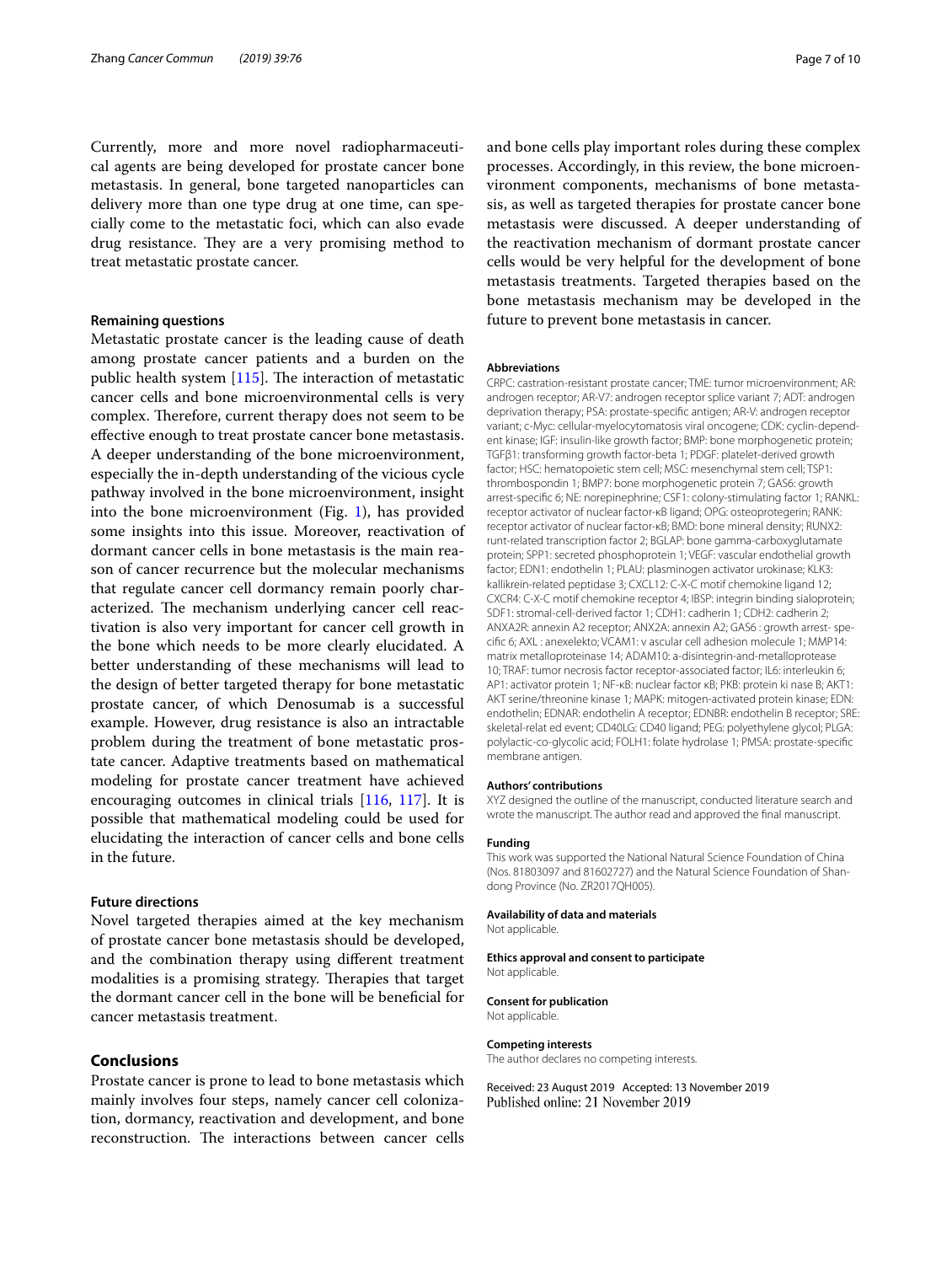#### <span id="page-7-0"></span>**References**

- 1. Siegel RL, Miller KD, Jemal A. Cancer statistics, 2018. CA Cancer J Clin. 2018;68:7–30.
- 2. Monn MF, Tatem AJ, Cheng L. Prevalence and management of prostate cancer among East Asian men: current trends and future perspectives. Urol Oncol. 2016;34(2):58.
- <span id="page-7-1"></span>3. Feng RM, Zong YN, Cao SM, Xu RH. Current cancer situation in China: good or bad news from the 2018 Global Cancer Statistics? Cancer Commun (Lond). 2019;39(1):22.
- <span id="page-7-2"></span>4. Nuhn P, de Bono JS, Fizazi K, Freedland SJ, Grilli M, Kantoff PW, et al. Update on systemic prostate cancer therapies: management of metastatic castration-resistant prostate cancer in the era of precision oncology. Eur Urol. 2018;75(1):88–99.
- <span id="page-7-3"></span>5. Peng S, Yi Z, Liu M. Ailanthone: a new potential drug for castrationresistant prostate cancer. Chin J Cancer. 2017;36(1):25.
- <span id="page-7-4"></span>6. Body JJ, Casimiro S, Costa L. Targeting bone metastases in prostate cancer: improving clinical outcome. Nat Rev Urol. 2015;12(6):340–56.
- <span id="page-7-5"></span>7. Norum J, Nieder C. Treatments for metastatic prostate cancer (mPC): a review of costing evidence. Pharmacoeconomics. 2017;35(12):1223–36.
- <span id="page-7-6"></span>8. Wu JB, Yin L, Shi C, Li Q, Duan P, Huang JM, et al. MAOA-dependent activation of Shh-IL6-RANKL signaling network promotes prostate cancer metastasis by engaging tumor-stromal cell interactions. Cancer Cell. 2017;31(3):368–82.
- 9. Turner CJ, Edwards CM. The role of the microenvironment in prostate cancer-associated bone disease. Curr Osteoporos Rep. 2016;14(5):170–7.
- 10. Park SH, Keller ET, Shiozawa Y. Bone marrow microenvironment as a regulator and therapeutic target for prostate cancer bone metastasis. Calcif Tissue Int. 2018;102(2):152–62.
- 11. Dai J, Lu Y, Roca H, Keller JM, Zhang J, McCauley LK, et al. Immune mediators in the tumor microenvironment of prostate cancer. Chin J Cancer. 2017;36(1):29.
- <span id="page-7-7"></span>12. Xie HY, Shao ZM, Li DQ. Tumor microenvironment: driving forces and potential therapeutic targets for breast cancer metastasis. Chin J Cancer. 2017;36(1):36.
- <span id="page-7-8"></span>13. Croucher PI, McDonald MM, Martin TJ. Bone metastasis: the importance of the neighbourhood. Nat Rev Cancer. 2016;16(6):373–86.
- <span id="page-7-9"></span>14. Haydar N, McDonald MM. Tumor cell dormancy—a hallmark of metastatic growth and disease recurrence in bone. Curr Mol Bio Rep. 2018;4:50.
- <span id="page-7-10"></span>15. Lonergan PE, Tindall DJ. Androgen receptor signaling in prostate cancer development and progression. J Carcinog. 2011;10:20.
- <span id="page-7-11"></span>16. Romanel A, Tandefelt D, Conteduca V, Jayaram A, Casiraghi N, Wetterskog D, et al. Plasma AR and abiraterone-resistant prostate cancer. Sci Transl Med. 2015;7(312):312re10.
- <span id="page-7-12"></span>17. Antonarakis ES, Lu C, Wang H, Luber B, Nakazawa M, Roeser JC, et al. AR-V7 and resistance to enzalutamide and abiraterone in prostate cancer. N Engl J Med. 2014;371(11):1028–38.
- <span id="page-7-13"></span>18. Denmeade SR, Isaacs JT. A history of prostate cancer treatment. Nat Rev Cancer. 2002;2(5):389–96.
- <span id="page-7-14"></span>19. Crawford ED, Higano CS, Shore ND, Hussain M, Petrylak DP. Treating patients with metastatic castration resistant prostate cancer: a comprehensive review of available therapies. J Urol. 2015;194(6):1537–47.
- <span id="page-7-15"></span>20. Watson PA, Arora VK, Sawyers CL. Emerging mechanisms of resistance to androgen receptor inhibitors in prostate cancer. Nat Rev Cancer. 2015;15(12):701–11.
- <span id="page-7-16"></span>21. Augello MA, Den RB, Knudsen KE. AR function in promoting metastatic prostate cancer. Cancer Metastasis Rev. 2014;33(2–3):399–411.
- <span id="page-7-17"></span>22. Hörnberg E, Ylitalo EB, Crnalic S, Antti H, Stattin P, Widmark A, et al. Expression of androgen receptor splice variants in prostate cancer bone metastases is associated with castration-resistance and short survival. PLoS ONE. 2011;6(4):e19059.
- <span id="page-7-18"></span>23. Yin J, Liu YN, Tillman H, Barrett B, Hewitt S, Ylaya K, et al. AR-regulated TWEAK-FN14 pathway promotes prostate cancer bone metastasis. Cancer Res. 2014;74(16):4306–17.
- <span id="page-7-19"></span>24. Ylitalo EB, Thysell E, Jernberg E, Lundholm M, Crnalic S, Egevad L, et al. Subgroups of castration-resistant prostate cancer bone metastases defned through an inverse relationship between androgen receptor activity and immune response. Eur Urol. 2017;71(5):776–87.
- <span id="page-7-20"></span>25. Li Z, Alyamani M, Li J, Rogacki K, Abazeed M, Upadhyay SK, et al. Redirecting abiraterone metabolism to fne-tune prostate cancer antiandrogen therapy. Nature. 2016;533(7604):547–51.
- <span id="page-7-21"></span>26. Vale CL, Burdett S, Rydzewska LHM, Albiges L, Clarke NW, Fisher D, et al. Addition of docetaxel or bisphosphonates to standard of care in men with localised or metastatic, hormone-sensitive prostate cancer: a systematic review and meta-analyses of aggregate data. Lancet Oncol. 2016;17(2):243–56.
- <span id="page-7-22"></span>27. Clarke B. Normal bone anatomy and physiology. Clin J Am Soc Nephrol. 2008;3(Suppl 3):S131–9.
- <span id="page-7-23"></span>28. Gasser JA, Kneissel M. Bone physiology and biology. In: Smith S, Varela A, Samadfam R, editors. Bone toxicology. Molecular and integrative toxicology. New York: Springer; 2017.
- <span id="page-7-24"></span>Boyle WJ, Simonet WS, Lacey DL. Osteoclast differentiation and activation. Nature. 2003;423(6937):337–42.
- <span id="page-7-25"></span>Ducy P, Schinke T, Karsenty G. The osteoblast: a sophisticated fibroblast under central surveillance. Science. 2000;289(5484):1501–4.
- <span id="page-7-26"></span>31. Burr DB. Changes in bone matrix properties with aging. Bone. 2019;120:85–93.
- <span id="page-7-27"></span>32. Florencio-Silva R, Sasso GR, Sasso-Cerri E, Simões MJ, Cerri PS. Biology of bone tissue: structure, function, and factors that infuence bone cells. Biomed Res Int. 2015;2015:421746.
- 33. Eguchi K, Akiba Y, Akiba N, Nagasawa M, Cooper LF, Uoshima K. Insulin-like growth factor binding Protein-3 suppresses osteoblast differentiation via bone morphogenetic protein-2. Biochem Biophys Res Commun. 2018;507(1–4):465–70.
- 34. Salazar VS, Gamer LW, Rosen V. BMP signalling in skeletal development, disease and repair. Nat Rev Endocrinol. 2016;12(4):203–21.
- 35. Verrecchia F, Rédini F. Transforming growth factor-β signaling plays a pivotal role in the interplay between osteosarcoma cells and their microenvironment. Front Oncol. 2018;8:133.
- <span id="page-7-28"></span>36. Hauschka P, Mavrakos A, Iafrati M, Doleman S, Klagsbrun M. Growth factors in bone matrix Isolation of multiple types by affinity chromatography on heparin-Sepharose. J Biol Chem. 1986;261:12665–74.
- <span id="page-7-29"></span>37. Bussard KM, Gay CV, Mastro AM. The bone microenvironment in metastasis; what is special about bone? Cancer Metastasis Rev. 2008;27(1):41–55.
- <span id="page-7-30"></span>38. Bendinelli P, Maroni P, Matteucci E, Desiderio MA. Cell and signal components of the microenvironment of bone metastasis are afected by hypoxia. Int J Mol Sci. 2016;17(5):706.
- <span id="page-7-31"></span>39. Shiozawa Y, Pedersen EA, Havens AM, Jung Y, Mishra A, Joseph J, et al. Human prostate cancer metastases target the hematopoietic stem cell niche to establish footholds in mouse bone marrow. J Clin Invest. 2011;121(4):1298–312.
- <span id="page-7-32"></span>40. Luo J, Ok Lee S, Liang L, Huang CK, Li L, Wen S, et al. Infltrating bone marrow mesenchymal stem cells increase prostate cancer stem cell population and metastatic ability via secreting cytokines to suppress androgen receptor signaling. Oncogene. 2014;33(21):2768–78.
- <span id="page-7-33"></span>41. Widner DB, Park SH, Eber MR, Shiozawa Y. Interactions between disseminated tumor cells and bone marrow stromal cells regulate tumor dormancy. Curr Osteoporos Rep. 2018;16(5):596–602.
- <span id="page-7-34"></span>42. Liu CM, Hsieh CL, Shen CN, Lin CC, Shigemura K, Sung SY. Exosomes from the tumor microenvironment as reciprocal regulators that enhance prostate cancer progression. Int J Urol. 2016;23(9):734–44.
- <span id="page-7-35"></span>43. Kobayashi A, Okuda H, Xing F, Pandey PR, Watabe M, Hirota S, et al. Bone morphogenetic protein 7 in dormancy and metastasis of prostate cancer stem-like cells in bone. J Exp Med. 2011;208(13):2641–55.
- <span id="page-7-36"></span>44. Li X, Yang J, Bao M, Zeng K, Fu S, Wang C, et al. Wnt signaling in bone metastasis: mechanisms and therapeutic opportunities. Life Sci. 2018;208:33–45.
- <span id="page-7-37"></span>45. Ren D, Dai Y, Yang Q, Zhang X, Guo W, Ye L, et al. Wnt5a induces and maintains prostate cancer cells dormancy in bone. J Exp Med. 2019;216(2):428–49.
- <span id="page-7-38"></span>46. Yumoto K, Eber MR, Wang J, Cackowski FC, Decker AM, Lee E, et al. Axl is required for TGF-β2-induced dormancy of prostate cancer cells in the bone marrow. Sci Rep. 2016;6:36520.
- <span id="page-7-39"></span>47. Decker AM, Jung Y, Cackowski FC, Yumoto K, Wang J, Taichman RS. Sympathetic signaling reactivates quiescent disseminated prostate cancer cells in the bone marrow. Mol Cancer Res. 2017;15(12):1644–55.
- <span id="page-7-40"></span>Ruppender N, Larson S, Lakely B, Kollath L, Brown L, Coleman I, et al. PLoS ONE. 2015;10(6):e0130565.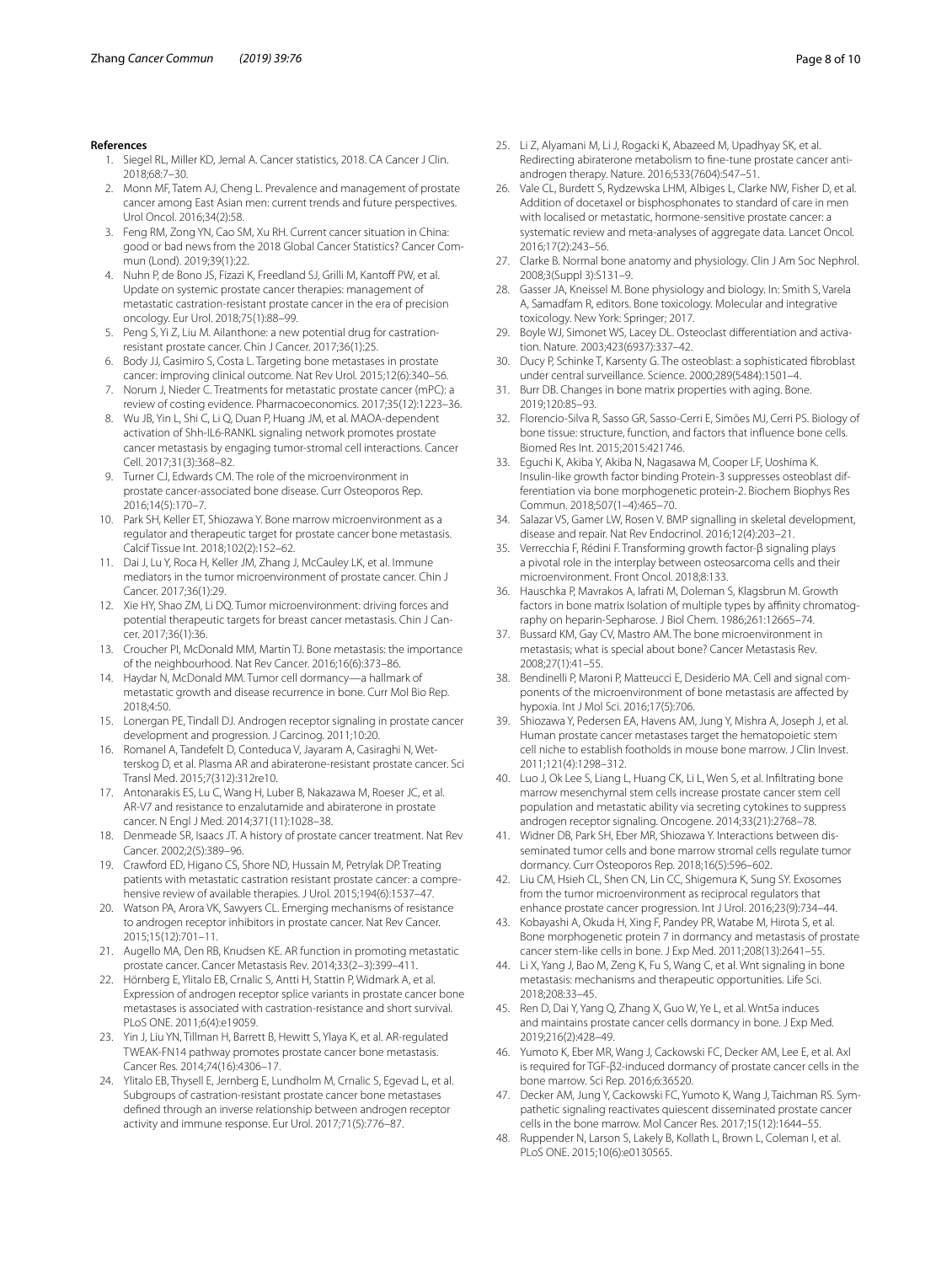- <span id="page-8-0"></span>49. Byrne NM, Summers MA, McDonald MM. Tumor cell dormancy and reactivation in bone: skeletal biology and therapeutic opportunities. JBMR Plus. 2019;3(3):e10125.
- <span id="page-8-1"></span>50. Sosa MS, Bragado P, Aguirre-Ghiso JA. Mechanisms of disseminated cancer cell dormancy: an awakening feld. Nat Rev Cancer. 2014;14(9):611–22.
- <span id="page-8-2"></span>51. Aguirre-Ghiso JA. Models, mechanisms and clinical evidence for cancer dormancy. Nat Rev Cancer. 2007;7(11):834–46.
- <span id="page-8-3"></span>52. Guise TA, Mohammad KS, Clines G, Stebbins EG, Wong DH, Higgins LS, et al. Basic mechanisms responsible for osteolytic and osteoblastic bone metastases. Clin Cancer Res. 2006;12(20 Pt 2):6213s–6s.
- <span id="page-8-4"></span>53. Ono T, Nakashima T. Recent advances in osteoclast biology. Histochem Cell Biol. 2018;149(4):325–41.
- <span id="page-8-5"></span>54. Walsh MC, Choi Y. Biology of the RANKL-RANK-OPG system in immunity, bone, and beyond. Front Immunol. 2014;5:511.
- <span id="page-8-6"></span>55. Tudpor K, van der Eerden BC, Jongwattanapisan P, Roelofs JJ, van Leeuwen JP, Bindels RJ, et al. Thrombin receptor defciency leads to a high bone mass phenotype by decreasing the RANKL/OPG ratio. Bone. 2015;72:14–22.
- <span id="page-8-7"></span>56. Logothetis CJ, Lin SH. Osteoblasts in prostate cancer metastasis to bone. Nat Rev Cancer. 2005;5(1):21–8.
- <span id="page-8-8"></span>57. Lin SC, Yu-Lee LY, Lin SH. Osteoblastic factors in prostate cancer bone metastasis. Curr Osteoporos Rep. 2018. [https://doi.org/10.1007/s1191](https://doi.org/10.1007/s11914-018-0480-6) [4-018-0480-6](https://doi.org/10.1007/s11914-018-0480-6) **(Epub ahead of print)**.
- <span id="page-8-9"></span>58. Jin JK, Dayyani F, Gallick GE. Steps in prostate cancer progression that lead to bone metastasis. Int J Cancer. 2011;128(11):2545–61.
- <span id="page-8-10"></span>59. Keller ET, Brown J. Prostate cancer bone metastases promote both osteolytic and osteoblastic activity. J Cell Biochem. 2004;91(4):718–29.
- <span id="page-8-11"></span>60. Wang G, Zhao D, Spring DJ, DePinho RA. Genetics and biology of prostate cancer. Genes Dev. 2018;32(17–18):1105–40.
- <span id="page-8-12"></span>61. Käkönen SM, Mundy GR. Mechanisms of osteolytic bone metastases in breast carcinoma. Cancer. 2003;97(3 Suppl):834–9.
- <span id="page-8-13"></span>62. Kolb AD, Bussard KM. The bone extracellular matrix as an ideal milieu for cancer cell metastases. Cancers (Basel). 2019;11(7):E1020.
- <span id="page-8-14"></span>63. Fournier PG, Juárez P, Jiang G, Clines GA, Niewolna M, Kim HS, et al. The TGF-β signaling regulator PMEPA1 suppresses prostate cancer metastases to bone. Cancer Cell. 2015;27(6):809–21.
- <span id="page-8-15"></span>64. Araujo A, Cook LM, Lynch CC, Basanta D. An integrated computational model of the bone microenvironment in bone-metastatic prostate cancer. Cancer Res. 2014;74(9):2391–401.
- <span id="page-8-16"></span>65. Kallio HML, Hieta R, Latonen L, Brofeldt A, Annala M, Kivinummi K, et al. Constitutively active androgen receptor splice variants AR-V3, AR-V7 and AR-V9 are co-expressed in castration-resistant prostate cancer metastases. Br J Cancer. 2018. [https://doi.org/10.1038/s4141](https://doi.org/10.1038/s41416-018-0172-0) [6-018-0172-0.](https://doi.org/10.1038/s41416-018-0172-0)
- <span id="page-8-17"></span>66. Rycaj K, Tang DG. Molecular determinants of prostate cancer metastasis. Oncotarget. 2017;8(50):88211–31.
- <span id="page-8-18"></span>67. Gupta N, Duda DG. Role of stromal cell-derived factor 1α pathway in bone metastatic prostate cancer. J Biomed Res. 2016;30(3):181–5.
- <span id="page-8-19"></span>68. Conley-LaComb MK, Semaan L, Singareddy R, Li Y, Heath EI, Kim S, et al. Pharmacological targeting of CXCL12/CXCR4 signaling in prostate cancer bone metastasis. Mol Cancer. 2016;15(1):68.
- <span id="page-8-20"></span>69. Wang N, Docherty FE, Brown HK, Reeves KJ, Fowles AC, Ottewell PD, et al. Prostate cancer cells preferentially home to osteoblast-rich areas in the early stages of bone metastasis: evidence from in vivo models. J Bone Miner Res. 2014;29(12):2688–96.
- <span id="page-8-21"></span>70. Gravina GL, Mancini A, Muzi P, Ventura L, Biordi L, Ricevuto E, et al. CXCR4 pharmacogical inhibition reduces bone and soft tissue metastatic burden by afecting tumor growth and tumorigenic potential in prostate cancer preclinical models. Prostate. 2015;75(12):1227–46.
- <span id="page-8-22"></span>71. Carlinfante G, Vassiliou D, Svensson O, Wendel M, Heinegård D, Andersson G. Diferential expression of osteopontin and bone sialoprotein in bone metastasis of breast and prostate carcinoma. Clin Exp Metastasis. 2003;20(5):437–44.
- <span id="page-8-23"></span>72. Labernadie A, Kato T, Brugués A, Serra-Picamal X, Derzsi S, Arwert E, et al. A mechanically active heterotypic E-cadherin/N-cadherin adhesion enables fbroblasts to drive cancer cell invasion. Nat Cell Biol. 2017;19(3):224–37.
- <span id="page-8-24"></span>73. Wang W, Wang L, Mizokami A, Shi J, Zou C, Dai J, et al. Down-regulation of E-cadherin enhances prostate cancer chemoresistance via Notch signaling. Chin J Cancer. 2017;36(1):35.
- <span id="page-8-25"></span>74. Ziaee S, Chu GC, Huang JM, Sieh S, Chung LW. Prostate cancer metastasis: roles of recruitment and reprogramming, cell signal network and three-dimensional growth characteristics. Transl Androl Urol. 2015;4(4):438–54.
- <span id="page-8-26"></span>75. Kan C, Vargas G, Pape FL, Clézardin P. Cancer cell colonisation in the bone microenvironment. Int J Mol Sci. 2016;17(10):E1674.
- <span id="page-8-27"></span>76. Lawson MA, McDonald MM, Kovacic N, Hua Khoo W, Terry RL, Down J, et al. Osteoclasts control reactivation of dormant myeloma cells by remodelling the endosteal niche. Nat Commun. 2015;6:8983.
- <span id="page-8-28"></span>77. Delgado-Calle J, Hancock B, Likine EF, Sato AY, McAndrews K, Sanudo C, et al. MMP14 is a novel target of PTH signaling in osteocytes that controls resorption by regulating soluble RANKL production. FASEB J. 2018;32(5):2878–90.
- <span id="page-8-29"></span>78. McGregor NE, Murat M, Elango J, Poulton IJ, Walker EC, Crimeen-Irwin B, et al. IL-6 exhibits both cis- and trans-signaling in osteocytes and osteoblasts, but only trans-signaling promotes bone formation and osteoclastogenesis. J Biol Chem. 2019;294(19):7850–63.
- <span id="page-8-30"></span>79. Rao S, Cronin SJF, Sigl V, Penninger JM. RANKL and RANK: from mammalian physiology to cancer treatment. Trends Cell Biol. 2018;28(3):213–23.
- <span id="page-8-31"></span>80. González-Suárez E, Sanz-Moreno A. RANK as a therapeutic target in cancer. FEBS J. 2016;283(11):2018–33.
- <span id="page-8-32"></span>81. Park SH, Eber MR, Widner DB, Shiozawa Y. Role of the bone microenvironment in the development of painful complications of skeletal metastases. Cancers (Basel). 2018;10(5):E141.
- <span id="page-8-33"></span>82. Guan H, Mi B, Li Y, Wu W, Tan P, Fang Z, et al. Decitabine represses osteoclastogenesis through inhibition of RANK and NF-κB. Cell Signal. 2015;27(5):969–77.
- <span id="page-8-34"></span>83. van Dam PA, Verhoeven Y, Trinh XB, Wouters A, Lardon F, Prenen H, et al. RANK/RANKL signaling inhibition may improve the efectiveness of checkpoint blockade in cancer treatment. Crit Rev Oncol Hematol. 2019;133:85–91.
- <span id="page-8-35"></span>84. Dougall WC. Molecular pathways: osteoclast-dependent and osteoclast-independent roles of the RANKL/RANK/OPG pathway in tumorigenesis and metastasis. Clin Cancer Res. 2012;18(2):326–35.
- <span id="page-8-36"></span>85. Deng X, He G, Liu J, Luo F, Peng X, Tang S, et al. Recent advances in bone-targeted therapies of metastatic prostate cancer. Cancer Treat Rev. 2014;40(6):730–8.
- <span id="page-8-37"></span>86. Rosanò L, Bagnato A. Endothelin therapeutics in cancer: where are we? Am J Physiol Regul Integr Comp Physiol. 2016;310(6):R469–75.
- <span id="page-8-38"></span>87. Reichetzeder C, Tsuprykov O, Hocher B. Endothelin receptor antagonists in clinical research—lessons learned from preclinical and clinical kidney studies. Life Sci. 2014;118(2):141–8.
- <span id="page-8-39"></span>Vidak E, Javoršek U, Vizovišek M, Turk B. Cysteine cathepsins and their extracellular roles: shaping the microenvironment. Cells. 2019;8(3):E264.
- <span id="page-8-40"></span>89. Bonnet N, Brun J, Rousseau JC, Duong LT, Ferrari SL. Cathepsin K controls cortical bone formation by degrading periostin. J Bone Miner Res. 2017;32(7):1432–41.
- <span id="page-8-41"></span>90. Munari E, Cima L, Massari F, Bertoldo F, Porcaro AB, Caliò A, et al. Cathepsin K expression in castration-resistant prostate carcinoma: a therapeutical target for patients at risk for bone metastases. Int J Biol Markers. 2017;32(2):e243–7.
- <span id="page-8-42"></span>91. Drake MT, Clarke BL, Oursler MJ, Khosla S. Cathepsin K inhibitors for osteoporosis: biology, potential clinical utility, and lessons learned. Endocr Rev. 2017;38(4):325–50.
- <span id="page-8-43"></span>92. Verbovšek U, Van Noorden CJ, Lah TT. Complexity of cancer protease biology: cathepsin K expression and function in cancer progression. Semin Cancer Biol. 2015;35:71–84.
- <span id="page-8-44"></span>93. Safriadi F. Bone metastases and bone loss medical treatment in prostate cancer patients. Acta Med Indones. 2013;45(1):76–80.
- <span id="page-8-45"></span>94. Tsuzuki S, Park SH, Eber MR, Peters CM, Shiozawa Y. Skeletal complications in cancer patients with bone metastases. Int J Urol. 2016;23(10):825–32.
- <span id="page-8-46"></span>95. Singh T, Kaur V, Kumar M, Kaur P, Murthy RS, Rawal RK. The critical role of bisphosphonates to target bone cancer metastasis: an overview. J Drug Target. 2015;23(1):1–15.
- <span id="page-8-47"></span>96. Nozawa M, Inagaki T, Nagao K, Nishioka T, Komura T, Esa A, et al. Phase II trial of zoledronic acid combined with androgen-deprivation therapy for treatment-naïve prostate cancer with bone metastasis. Int J Clin Oncol. 2014;19(4):693–701.